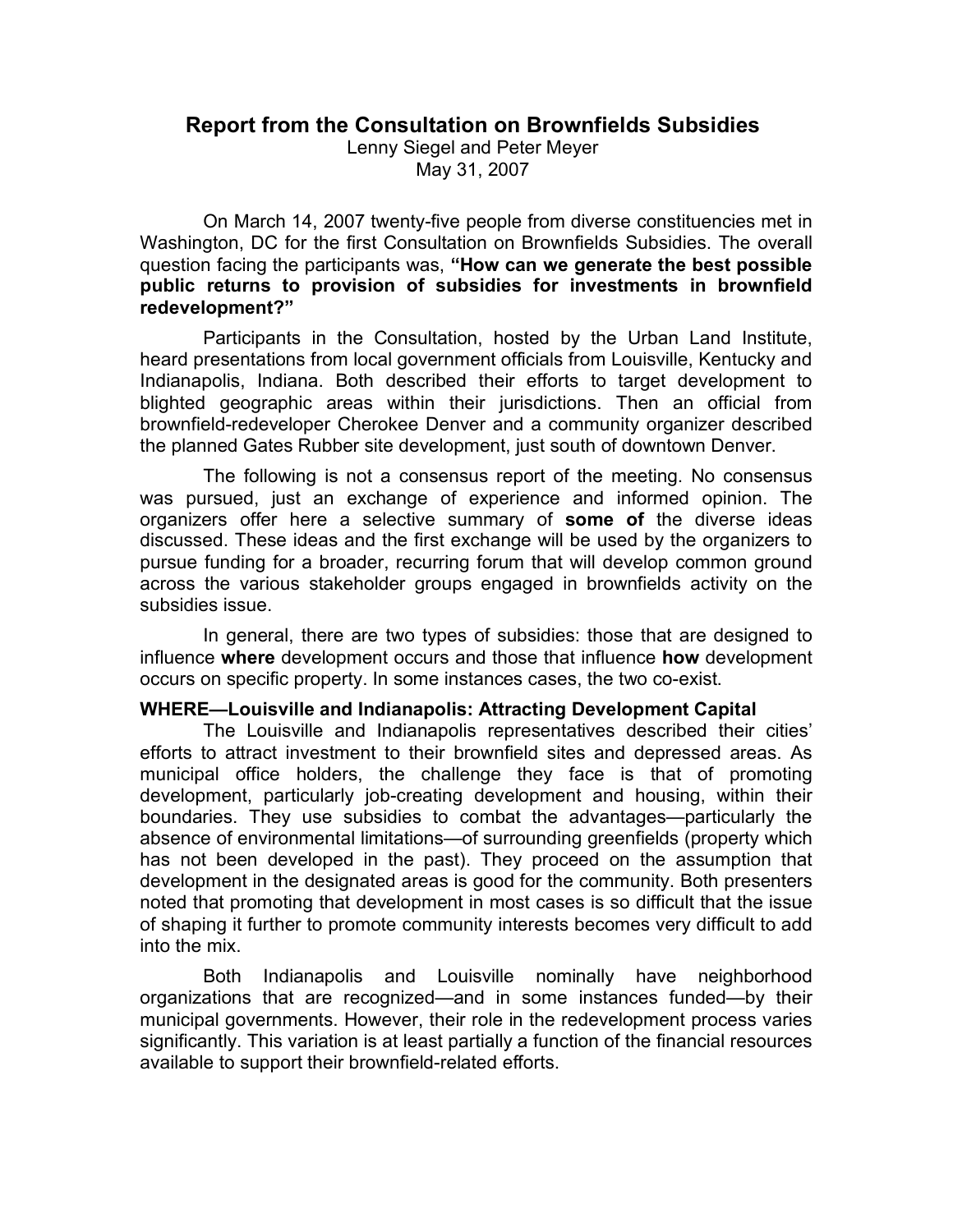Indianapolis took advantage of the presence of an active LISC (Local Initiative Support Corporation) office, and provides \$10,000 redevelopment seed grants to neighborhood groups out of their Community Development Block Grant funds from the U.S. Department of Housing and Urban Development, with LISC generally providing the required one-to-one match. As a result, neighborhoods can get \$20,000 for preliminary planning, Phase I site assessments, and the like. This has enabled many neighborhoods to take lead roles in planning their own regeneration, and the very availability of funds has heightened local organizations' interest and involvement in redevelopment. The city reports that it has enjoyed the most success in brownfield redevelopment when it pursued multiple site assessments and remediations within a defined neighborhood, and could combine the projects in a concerted effort. Those efforts, depending on their character, could be beneficiaries of additional city subsidies, financed by state economic development and brownfield regeneration funds. Off-site impacts are addressed by both the city and the neighborhoods, and they are relevant to prioritizing applications for state and federal assistance. However, they do not play an obvious role in subsidy decision-making.

In Louisville, the principal city concern has been with providing shovelready sites, putting brownfields on a par with greenfields, to attract new jobs and investment. With no state monies specifically allotted for brownfields, the city relies primarily on traditional state and local economic development incentives to attract investment to older industrial areas. With such incentives, neighborhood involvement is minimal. In 2000-2001, the city partnered with the Initiative for a Competitive Inner City (ICIC) to involve private, public, and nonprofit groups in the West Louisville Competitive Assessment and Strategy Project, an inner city economic development initiative. The city, along with Greater Louisville Inc., the local Chamber of Commerce, uses the menu of business incentives to implement the initiative. The West Louisville Economic Alliance Advisory Committee, a Mayor-appointed community advisory group, helps to identify business attraction priorities and identifies target areas for redevelopment to support these activities. However, the funds necessary to assess, clean up, and assemble properties to create "shovel ready" sites remain elusive. The largest target area, the Park Hill corridor, is the subject of a three-year community involvement initiative to develop a redevelopment strategy that will reposition the corridor to further attract investment. The issue of the level and type of subsidy needed remains an open question, given some city successes: As an example, Jones Soda recently created a state-of-the-art lab for drink flavorings, relocating from a suburban site to a vacant 1890's building most recently used for customizing buses,.

Discussion noted that, if the goal of such subsidies is simply to get sites developed, then one important tool for ensuring that they are effective is to make clear, from the start, that site users who depart prematurely—that is, who take the money and run—will face clawbacks. One participant pointed out that Ohio's industrial development tax abatements, not specific to brownfields alone, include a condition: If a company leaves before a period twice the duration of the tax abatement, it has to pay back 100% and interest. It was also noted that twenty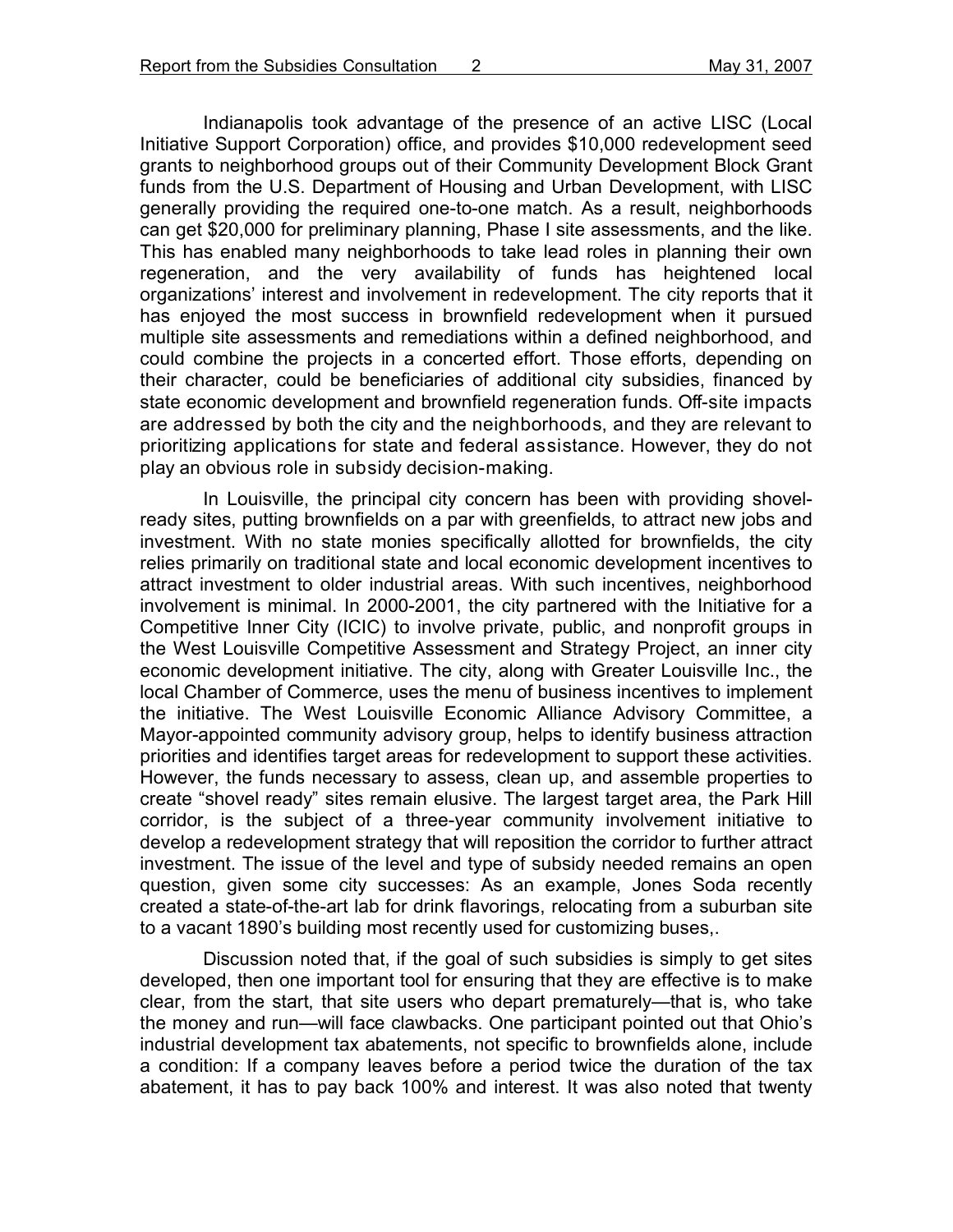different states have clawbacks in place for other economic development efforts. See http://www.goodjobsfirst.org/pdf/clawbacks\_chart.pdf.

## **HOW—Cherokee-Gates: Providing for the Community**

The Cherokee plan for its 80 acres of the former Gates Rubber manufacturing complex is clearly an example of a government (in this case the City and County of Denver) using public funds to influence what will be developed, and how. The property was already desirable for development, however, because Denver's regional transportation plan was already in place. Denver has built a light rail system, and the property surrounding the nowoperating station at Gates was designated for intensive redevelopment.

The Denver case study was particularly illuminating because detailed descriptions from two perspectives, developer and community activist, sculpted a three-dimensional image of the project. In the hope of public funding, Cherokee agreed to a series of conditions requested by a broad coalition of 55 community groups, the Campaign for Responsible Development. In return, the community backed, and Cherokee received \$85 million in tax-increment financing and \$41 million in other bonding authority. Cherokee's plan is to build as much as 7 million square feet of office space and 4,000 housing units.

Cherokee agreed to provide more units of affordable housing—rental as well as ownership—than generally required by the city of Denver. It agreed to clean the site's contamination to residential standards, and to cooperate with the Voluntary Clean-Up Advisory Board. It agreed to prevailing (union-level) construction wages for infrastructure development, and it agreed to first source (local) hiring for its other direct (public facilities) hiring—at a "living wage." It promised to make payments to the local school system**,** in lieu of taxes, after build-out, and it even agreed to a novel profit-sharing plan. If, as the result of the city-backed development, it makes more money than originally expected, it will pay a share back to the city—on a continuing basis. It's notable, however, that with one exception—a promise not to bring in a big-box retail stores—Cherokee did not directly make promises to the grassroots coalition. Though it met with the coalition for three years, in the final analysis it dealt directly with the city. Therefore, activists call the outcome a Community Benefits Package, not a Community Benefits Agreement.

Denver's largest transit-oriented development, the Gates site, is designed to serve the people who live in its surrounding neighborhoods. Given the limited legal powers of the grassroots coalition, however, it could not enter into direct contracts with Cherokee and thus guarantee local residents. Only the city had that power, and it also had broader objectives in dealing with Cherokee. There is never a guarantee that an economically successful development will not lead to gentrification or local community displacement. In the Gates Rubber site case, the provision of subsidized housing and good, local jobs are viable strategies for *resisting* displacement.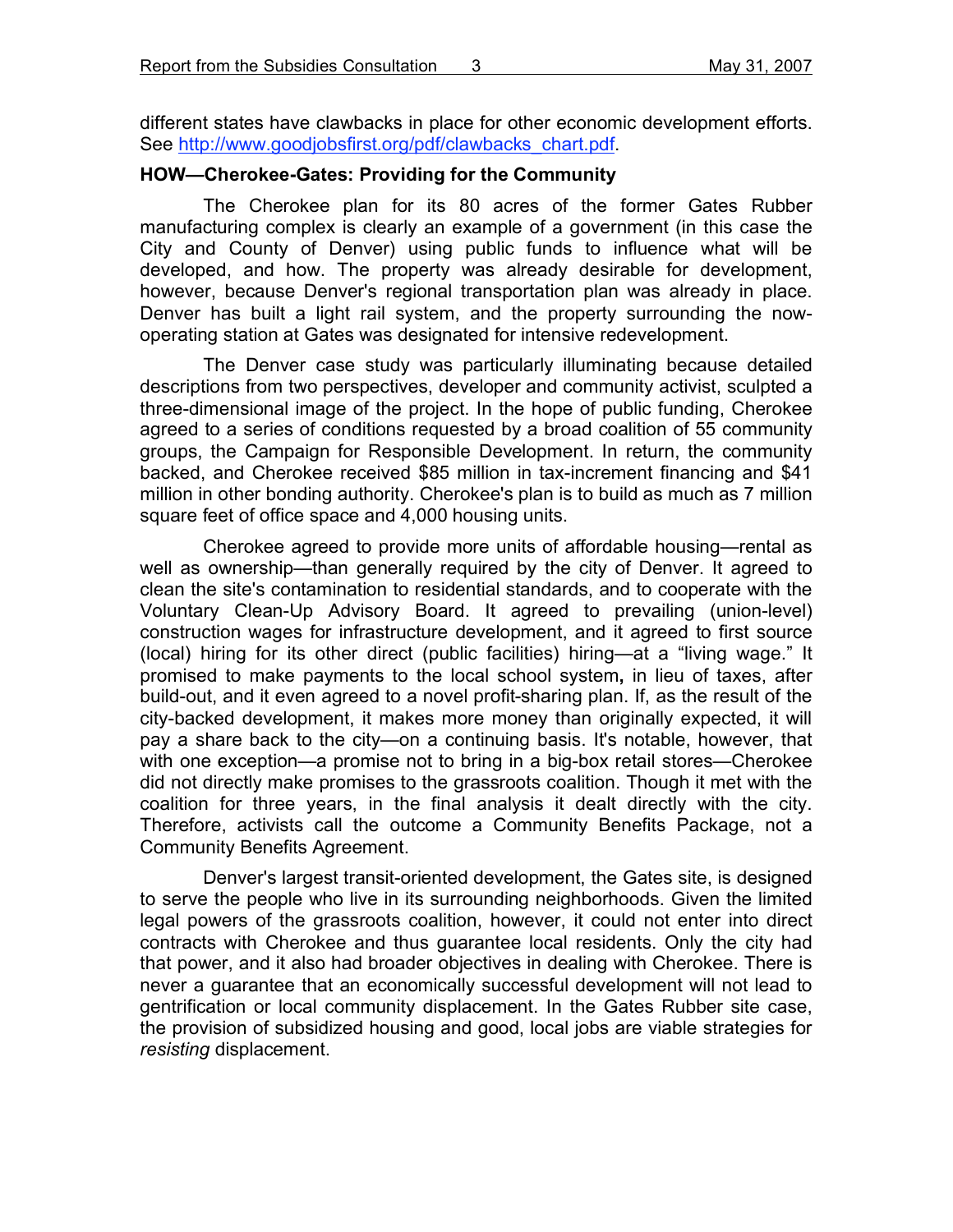## **Rate of Return**

Some of the Consultation participants questioned whether conditions on subsidies would kill otherwise viable deals. That is, in proverbial terms, they would kill the goose that laid the golden egg.

But the Cherokee representative, as well as others, explained that developers are looking for a target rate of return. Costly conditions can be overcome with comparable subsidies. Furthermore, intangible benefits may also make otherwise costly demands acceptable. These benefits may include certainty in decision-making, speedier proposal review and permitting, corporate goodwill, and the opening of opportunities for future projects. Members of the community coalition in Denver are prepared to endorse Cherokee projects elsewhere in the area based upon their experience, thus providing another valuable benefit to offset costs associated with the Community Benefits Package.

Public dollars need to be held to a similar standard to that of private dollars. That is, rather than automatically offer subsidies to any brownfields project, state and local economic development organizations need to weigh the rates of return to their expenditures. While long-term growth in tax revenue is relatively easy to project, it's harder to quantify other benefits, such as the availability of affordable housing or safe, walkable streets and plazas. Even net new job creation is hard to measure, since job gains created at one site in a community may be offset by job losses elsewhere. Clearly local government would benefit from tools that allow them to assess the benefits, perhaps by calculating what it would cost to achieve the same objectives through direct expenditure.

### **Public Involvement**

Participants agreed that early, often, and continuing community—that is, grassroots neighborhood's, not just local officials'—involvement is essential if brownfields projects are to target community needs. While some suggested the subsidies could be made contingent upon private developers providing and sustaining forums for public participation, in many cases it is necessary to involve the public even before negotiations on a subsidy package begin.

In some ways, Denver's Campaign for Responsible Development offered an ideal form of public-developer interaction. With a grant from Making Connections Denver, community groups with a variety of missions unified behind a consensus platform. The city, regulators, and Cherokee didn't need to meet with a variety of community groups and figure out who was who. The Campaign provided one-stop "shopping." They didn't have to renegotiate the package as new interest groups discovered the potential "gold mine" associated with the redevelopment.

The Gates-Cherokee Community Benefits Package offers one promising answer to the question posed by organizers of the March 14 meeting. It is a replicable model, but as some of the participants pointed out, it might not work for smaller projects, due to the effort level required for negotiations, or in weaker real